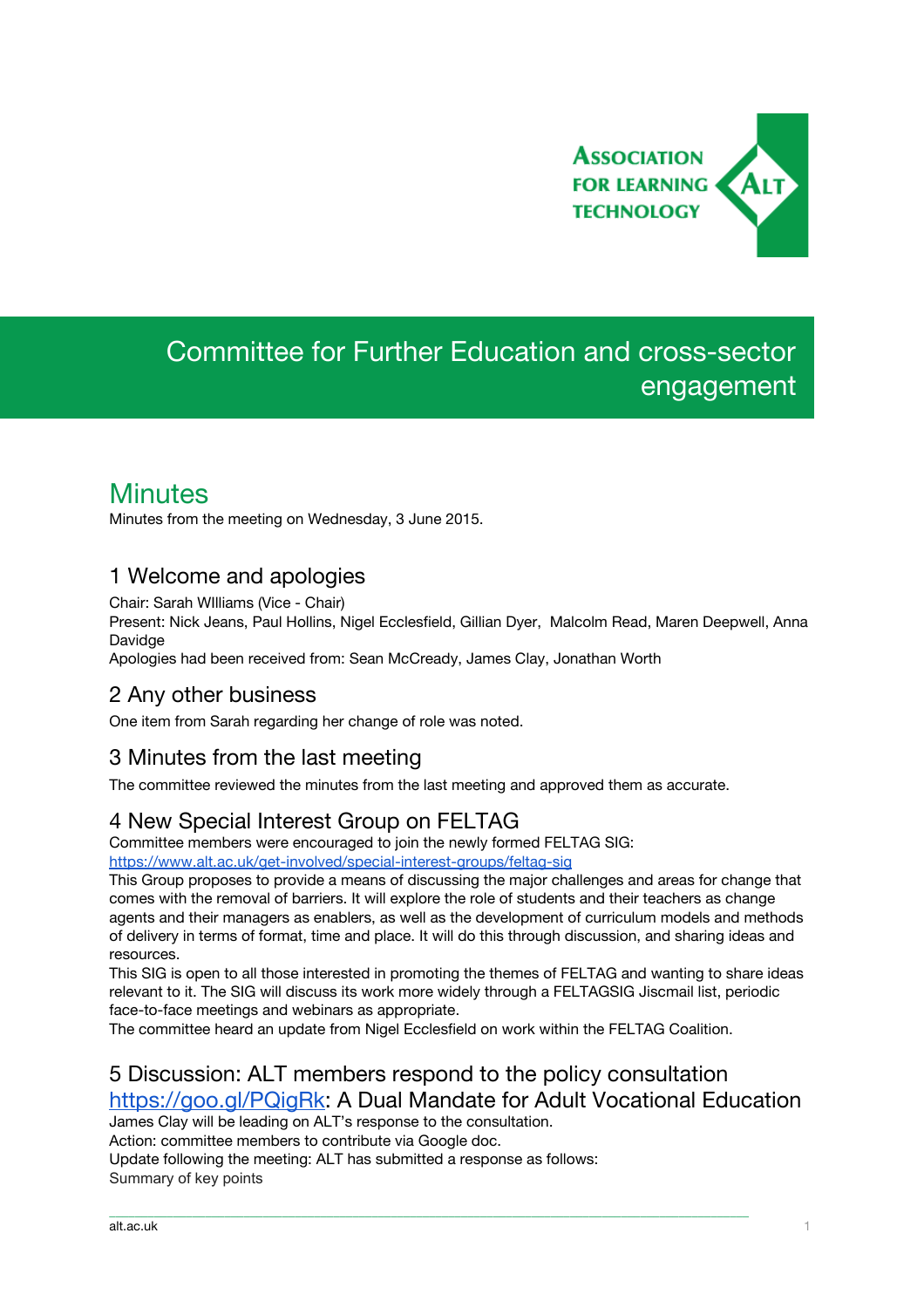1. Build on FELTAG recommendations to show commitment to Learning Technology and focus on how regulatory, inspection and funding frameworks can be updated to reflect the importance of competencies around digital learning, teaching and assessment;

2. Require all publicly funded educational tools or resources, such as the work being done in response to the FELTAG recommendations, to be openly licenced under the appropriate Creative Commons licence, to ensure maximum impact and to encourage providers to adopt the same approach;

3. Show stronger support for the innovative work being done by professionals such as ALT Members in driving forward the adoption of Learning Technology in FE and supporting accreditation schemes such as CMALT, pioneered by the Association;

4. Require all providers to publish statements of how Learning Technology is used across the curriculum and update them annually;

5. Articulate further adoption of new technology as a priority for Government.

## 6 Discussion: Annual Conference

The Committee discussed the increased participation from across the FE at last year's Annual Conference and plans to hold an open online conversation on Learning Technology in FE to collect views from across the community to inform this year's Annual Conference FE Day. Action: MD to progress with Geoff Rebbeck and James Clay

## 7 Website and communications update

The committee discussed and reviewed the report in particular noting the recent articles in FE News and use of the #altc tag.

## 8 Events and conference report

The committee discussed and reviewed the report commenting on FE engagement at OER15, held in Wales in April and the increase in submissions for this year's Annual Conference.

### 9 Individual updates from members

In advance of the meeting members provided the committee with short updates on their sphere of work:

#### **Nick Jeans, Sero Consulting Ltd**

There have been changes throughout the Sheffield College, which is losing 25% of its staff: Norton is closing, while the separate structures at Hillsborough and City are being merged, with Heads of Department covering both centres as the college returns to the merged structure it used to be several years ago.

The Chief Executive, Heather MacDonald, is leaving, to be replaced by Heather Smith, currently Local College Principal of Hillsborough, Norton & Peaks Colleges. Julie Byrne, who was Local College Principal of Sheffield City College, has left

Meanwhile the Online College still has no direct manager since Julie Hooper left a year ago. This has made it difficult for them to get involved in new initiatives in the community, which has been their strength in the past. 2 of the teachers on the team have volunteered for redundancy.

#### **Sarah Williams, Coleg Cambria**

Open Badges (through Moodle) have been used to recognise non accredited learning. Badges have been developed for Digital Citizenship, Attendance, Plagiarism and Referencing, Preparation for University.

ProMonitor is being used to as an eILP and to track pastoral progress.

Learning platforms - Moodle, Google Communities linked to Google Drive and Google sites. We are also using Google Classrooms in some areas.

Blogs have been used to encourage writing and develop the literacy skills of learners through work

\_\_\_\_\_\_\_\_\_\_\_\_\_\_\_\_\_\_\_\_\_\_\_\_\_\_\_\_\_\_\_\_\_\_\_\_\_\_\_\_\_\_\_\_\_\_\_\_\_\_\_\_\_\_\_\_\_\_\_\_\_\_\_\_\_\_\_\_\_\_\_\_\_\_\_\_\_\_\_\_\_\_\_\_\_\_\_\_\_\_\_\_\_\_\_\_\_\_\_\_